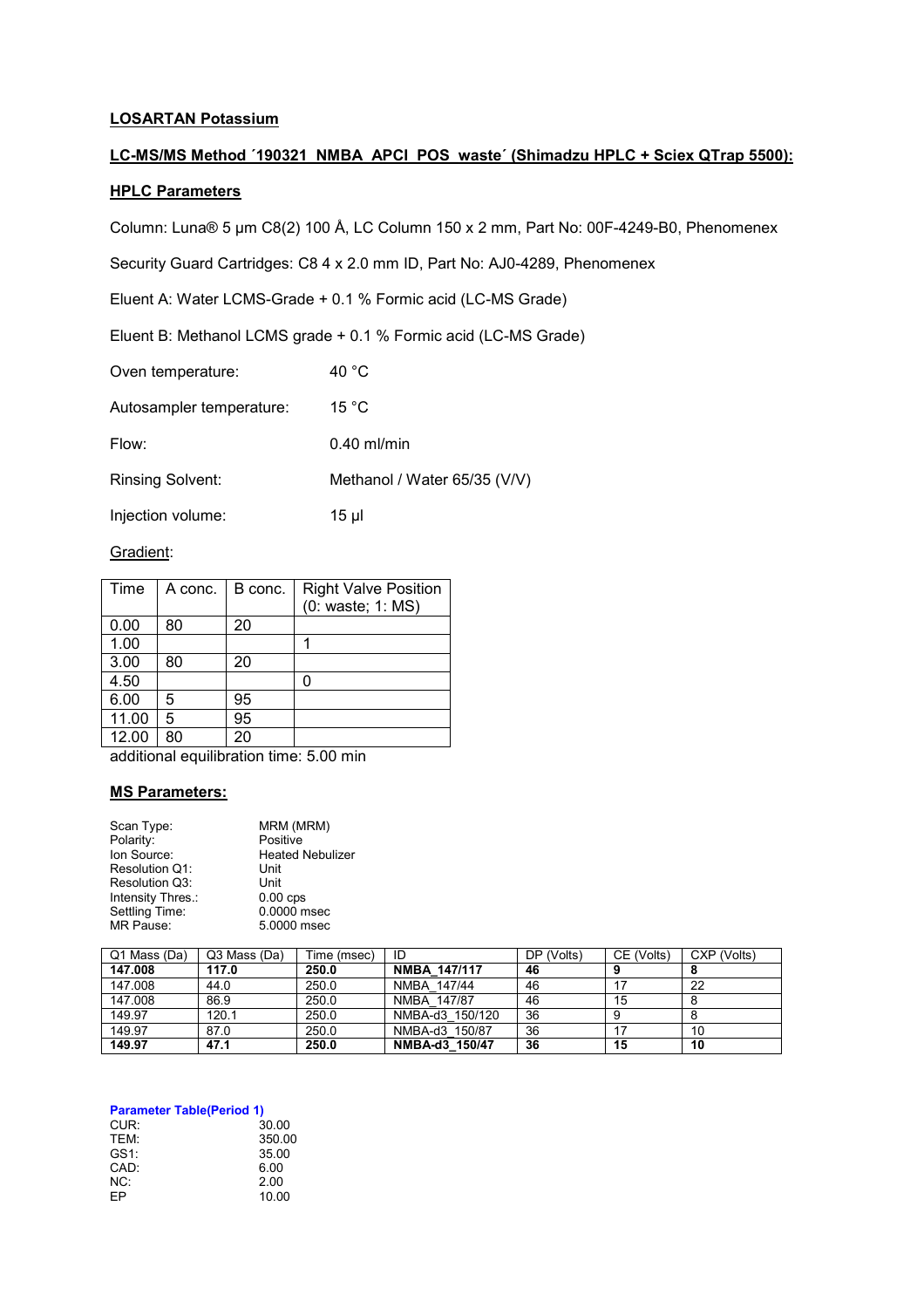# **Reference substances:**

NMBA (N-Nitroso-N-methyl-4-aminobutyric acid ), Biozol/TRC, Catalogue Number: N529000, NMBA-d3 (N-Nitroso-N-methyl-4-aminobutyric acid), BOC Sciences

### **Stock solutions:**

NMBA: approx. 10 mg/ 10 ml Water (c = approx. 1000  $\mu$ g/ml)<br>NMBA-d3: approx. 2.5 mg/ 2 ml Water (c = approx. 1250  $\mu$ g/ml) approx. 2,5 mg/ 2 ml Water (c = approx. 1250  $\mu$ g/ml)

Stock solutions were prepared in portions and stored at - 20 °C. Ongoing stability studies show the stability of the solutions under these conditions for at least one week (8 d).

#### **Calibration and spiking solution:**

25 µl NMBA stock solution / 50 ml of water (NMBA: c = 500 ng/ml)

### **ISTD solution:**

From ISTD stock solutions: 20 µl of NMBA-d3 stock solution/ 50 ml Water (NMBA-d3: c = 500 ng/ml)

### **Linearity (Calibration working solutions)**

| <b>Description</b> | Calibration-<br>solution [ µl] | <b>ISTD-</b> solution<br>[µl] | Water<br>[µl] | $C_{NMBA}$<br>[ng/ml] | eq. 50 mg API<br>[ppb] |
|--------------------|--------------------------------|-------------------------------|---------------|-----------------------|------------------------|
| Blank + ISTD       |                                | 100                           | 9900          |                       |                        |
| Κ1                 |                                | 100                           | 9896          | 0,2                   | 40                     |
| К2                 | 10                             | 100                           | 9890          | 0,5                   | 100                    |
| K3                 | 20                             | 100                           | 9880          |                       | 200                    |
| K4                 | 40                             | 100                           | 9860          |                       | 400                    |
| K5                 | 200                            | 100                           | 9700          | 10                    | 2,000                  |
| K6                 | 400                            | 100                           | 9500          | 20                    | 4.000                  |

Concentration of internal standard: approx. 5 ng/ml

Reference sample amount: 50 mg pure API (Losartan-K)

 $\Rightarrow$  **result:**  $R^2$  (NMBA) = 1,0

# **1. LOQ/LOD**

Limit of quantitation/Limit of detection (LOQ/LOD) NMBA -147/117:

 $S/N$  (1,5024 ng/ml) = 105

 $\Rightarrow$  LOQ = 28,6 ppb

 $\Rightarrow$  LOD = 8,6 ppb